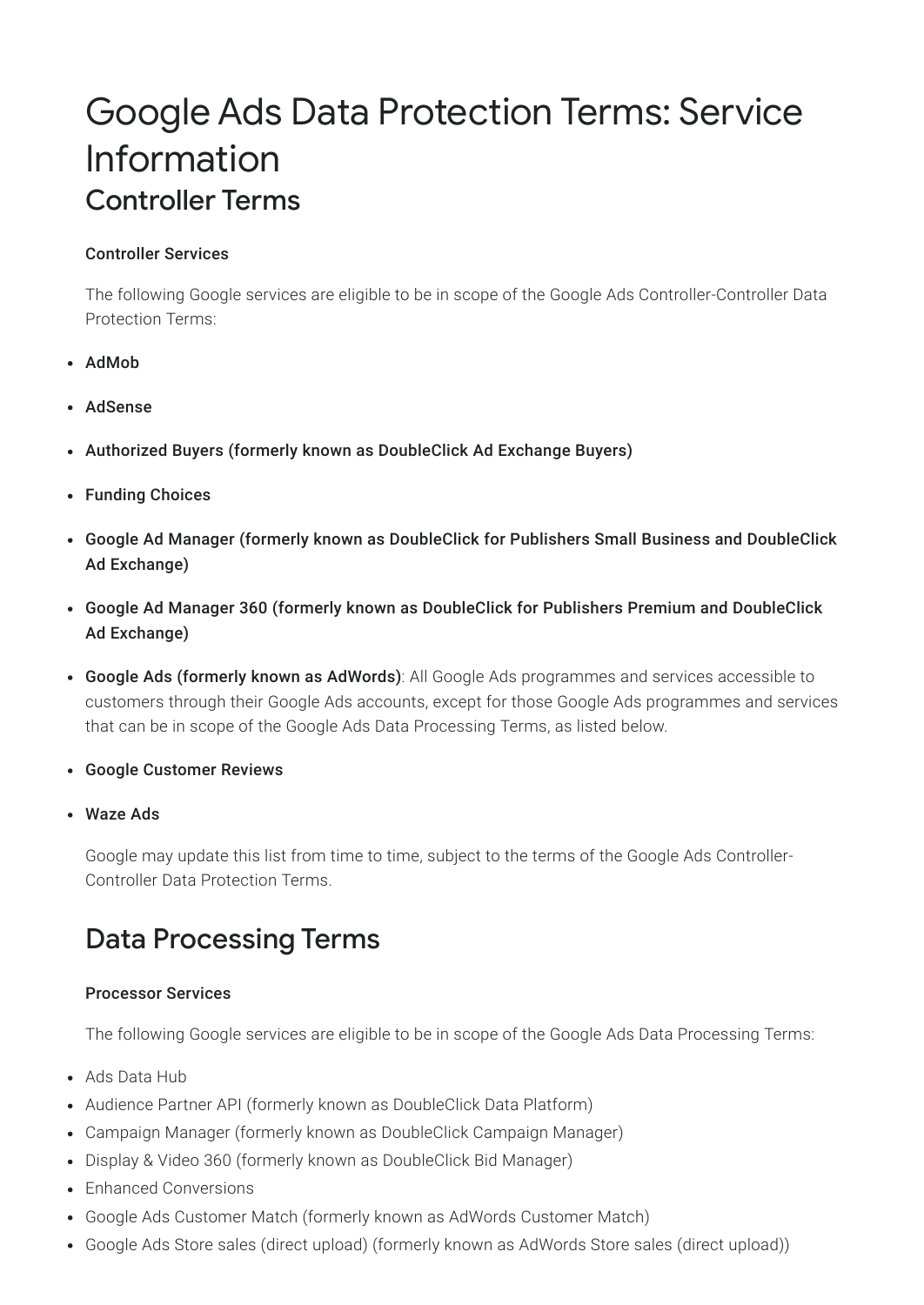- Google Analytics
- Google Analytics 360
- Google Analytics for Firebase
- Google Attribution
- Google Attribution 360
- Google Data Studio
- Google Optimize
- Google Optimize 360
- Google Tag Manager
- Google Tag Manager 360
- Search Ads 360 (formerly known as DoubleClick Search)

Google may update this list from time to time, subject to the terms of the Google Ads Data Processing Terms.

### Types of personal data

In relation to the Google Ads Data Processing Terms, Customer Personal Data may include the following types of personal data (as applicable, depending on the Processor Services provided under the Agreement).

| <b>Processor Service</b>                                                    | <b>Types of Personal Data</b>                                                                                                                         |
|-----------------------------------------------------------------------------|-------------------------------------------------------------------------------------------------------------------------------------------------------|
| Ads Data Hub                                                                | Online identifiers, including cookie identifiers, internet<br>protocol addresses and device identifiers; client identifiers                           |
| Audience Partner API<br>(formerly known as<br>DoubleClick Data<br>Platform) | Online identifiers, including cookie identifiers and device<br>identifiers                                                                            |
| Campaign Manager                                                            | Online identifiers, including cookie identifiers, internet<br>protocol addresses and device identifiers; precise location<br>data; client identifiers |
| Display & Video 360                                                         | Online identifiers, including cookie identifiers, internet<br>protocol addresses and device identifiers; precise location<br>data; client identifiers |
| <b>Enhanced Conversions</b>                                                 | Names, email addresses, phone numbers, addresses, client<br>identifiers, online identifiers, including internet protocol<br>addresses                 |
| Google Ads Customer<br>Match                                                | Names, email addresses, addresses and partner-provided<br>identifiers                                                                                 |
| Google Ads Store sales<br>(direct upload)                                   | Names, email addresses, phone numbers and addresses                                                                                                   |